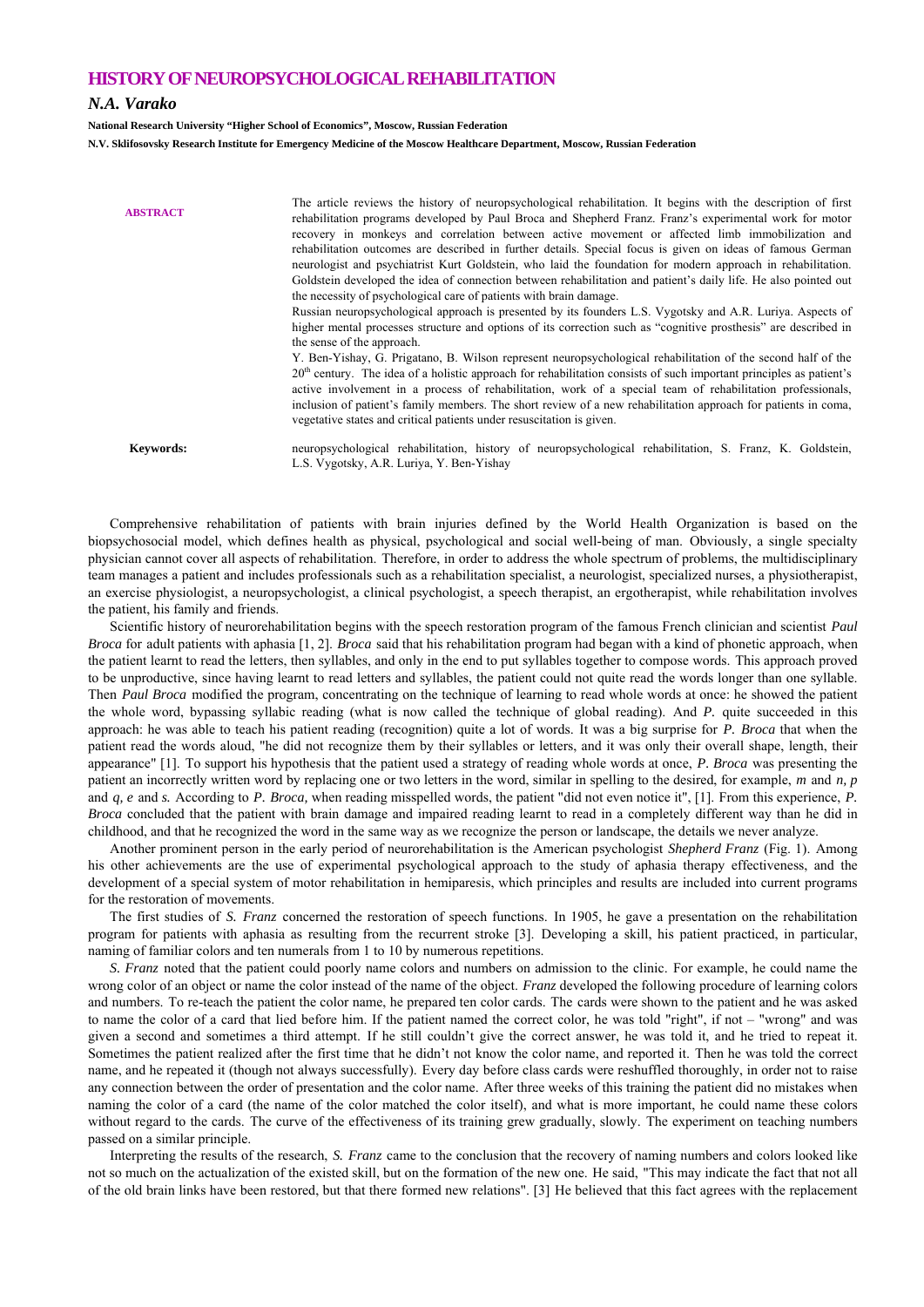of brain function ("vicariate"), when one part or one hemisphere of the brain could take up the lost functions of the other part, or hemisphere. To prove his position about the origin of new functional pathways in the brain, *S. Franz* trained his patient with aphasia completely

new knowledge for him – few German words (his patient never studied German language). Although this experiment was not fully completed due to external reasons, the dynamics of learning pointed to the fundamental possibility of forming new speech pathways in the brain in aphasia. In 1917, *S. Franz* reported the results of his work on restoration of movements in monkeys with hemiparesis, deliberately induced by

surgery [4]. He supposed that adequately taught animals with experimentally obtained hemiplegia would recover faster and more completely than those left to itself. To support his hypothesis, *S. Franz* conducted a series of experiments involving macaques aged about one and a half years. Hemiplegia was obtained by breaking the motor cortex with the electric current. Of course, this is different from the damage of human brain damage in stroke, because it affects the cortical zone only. However, damaged areas of the cortex cannot be reversed, so *S. Franz* considered such an experimental model was quite satisfying to verify the hypothesis. [4]

*S. Franz* organized the recovery process as follows. In the first experiment, the healthy arm of a monkey was attached to the body by means of a jacket so that the monkey could not use the hand for any important manipulation, feeding and climbing. Healthy leg's movements appeared to be unavailable to restrict. The idea of these restrictions was to provoke the animal into moving the paralyzed limbs. In addition, other methods were used, provoking a monkey to use the injured limb. For example, the arm was tied to the strap, which was put on the monkey's waist. The macaque got angry trying to free from the annoying straps and lifted a hand to grab it. Also, the monkey underwent a special massage and mechanical stimulation of muscles of arms and legs. Restoration of a leg was provoked with even more unpleasant sensations: the monkey was put on the table so that the heavily

scratching surface was under the affected leg and caused pain. During that period, it was also taken by the belt and encouraged to use the paralyzed leg when walking and paralyzed hand to help to get out of the room. Not immediately, but gradually the animal began to react correctly. Two weeks later, the monkey could move the paralyzed limbs well, and three weeks later it could pick up small objects off the floor and put in a mouth, used both legs well – together and separately, and there were no externally observable difficulties when walking or climbing. Thus, three weeks later, movements of the monkey with paralyzed limbs were as accurate, precise and voluntary as in healthy animals. When the monkey's unaffected arm was released, the movements were less accurate than in the restored paralyzed hand. This phenomenon illustrated the harm of immobilization. Medical examination of the monkey two months later confirmed the complete recovery of disturbed movements resulting from the experiment. The second experiment was performed with the same monkey a week after her full recovery. This time, destroyed parts of the motor

cortex were in the right hemisphere of the brain. And the monkey was left to itself, no special training was performed. In contrast to the natural conditions, the monkey was kept in a large cage and 1-4 hours a day it was released to a special room where the animal could show some activity. The restoration of the movement in the paralyzed limb did not occur even six months after the operation, while in the first case, it took three weeks. In other experiments different types of stimulation and the load were used (e.g., only massage without incentives or muscle stimulation triggering the use of the affected limb or total / partial interruption of therapy). The most efficient and fast recovery occurred during the first experiment, when the monkey did not only passively receive massage and stimulation, but was also provoked to move paralyzed limbs voluntary. The described research of *S. Franz* on forced use of the affected limbs and stimulating movements with obstacles and restrictions in

monkeys inspired further development of therapy for hemiparesis in people and formed the basis of a number of modern programs to restore movements. Furthermore, the idea of the compulsory use of the affected areas of the brain is used for rehabilitation of visuospatial neglect in the form of limitations of visual stimulation: closing the eyes *(eye-patching)* [5].

We must say that this type of training programs, where the basis of recovery is grounded on the ideas of peculiar speech gymnastics – training and repetition, rote learning, were typical of the early attempts to restore speech in aphasia [6]. *Franz* illustrates well the logic of the first rehabilitation programs, their methodology, and the very structure of the experiment.

The basis of modern approaches to rehabilitation of patients with brain injuries was founded in Germany during and after the World War I, when many German cities deployed special military hospitals for soldiers with brain injuries. One of the first who founded the institution of this type was a German neurologist and psychiatrist *Walter Poppelreuter* [7]. Patients arrived at the hospital 3-6 months after the injury. They were not bedridden and could more or less independently perform small everyday affairs.The hospital had equipped rooms for examinations, psychological laboratory and classrooms for different classes, workshops and seminars. The task was to make rehabilitation process as much as possible similar to the everyday life that awaits the patient after discharge.<br>Another important approach was developed by *Kurt Goldstein* (Fig. 2). He developed the idea about or

real life, believing that real market conditions had to be created for it, products had to be sold and their prices had to be equivalent to the prices in stores. Also, patients had to receive money for their work, and the results of labor should be genuine. *K. Goldstein* considered the work as the most important component of rehabilitation programs, as only in recreating real life, patients could identify and compensate existing cognitive impairment [7]. Moreover, *K. Goldstein* thought it necessary to focus the attention of researchers not so much on the results of the test execution but

rather on methods of performing, on the analysis of pathways helping the subject find a solution, on the analysis of tactics of action. Such an approach allowed making a qualitative analysis of the patients' activity and evaluating not only their current cognitive level, but also rehabilitation potential. Understanding of the fact that no recovery is impossible without motivation of a patient, without elaboration of the emotional issues that accompany brain damage and disability caused by them, was no less important [8]. *Kurt Goldstein* had not succeed to implement the approach in Germany: he was forced to emigrate to the United States with the advent of the National Socialists rule, where he studied the scientific and teaching activities, and qualified a series of top scientists and clinicians to develop his ideas in modern rehabilitation approaches.<br>Fundamentals of Russian neurorehabilitation were laid by the leading Russian psychologist Lev Semenovich Vygotsky. In the 20-ies

of XX century, relying on the created cultural-historical theory of the development of higher mental functions, Vygotsky with his student and colleague A.R. Luriya conducted a series of brilliant experiments on restoration of movements in patients with parkinsonism [9, 10].<br>It is commonly known, that basal ganglia are affected in parkinsonism, which leads to

hyperkinesisWhen the researchers asked their patients to walk around the room, patients could make only one or two steps, then tremor amplified and patients stopped walking. However, the paradoxical fact had been noticed: those patients who were not able to take two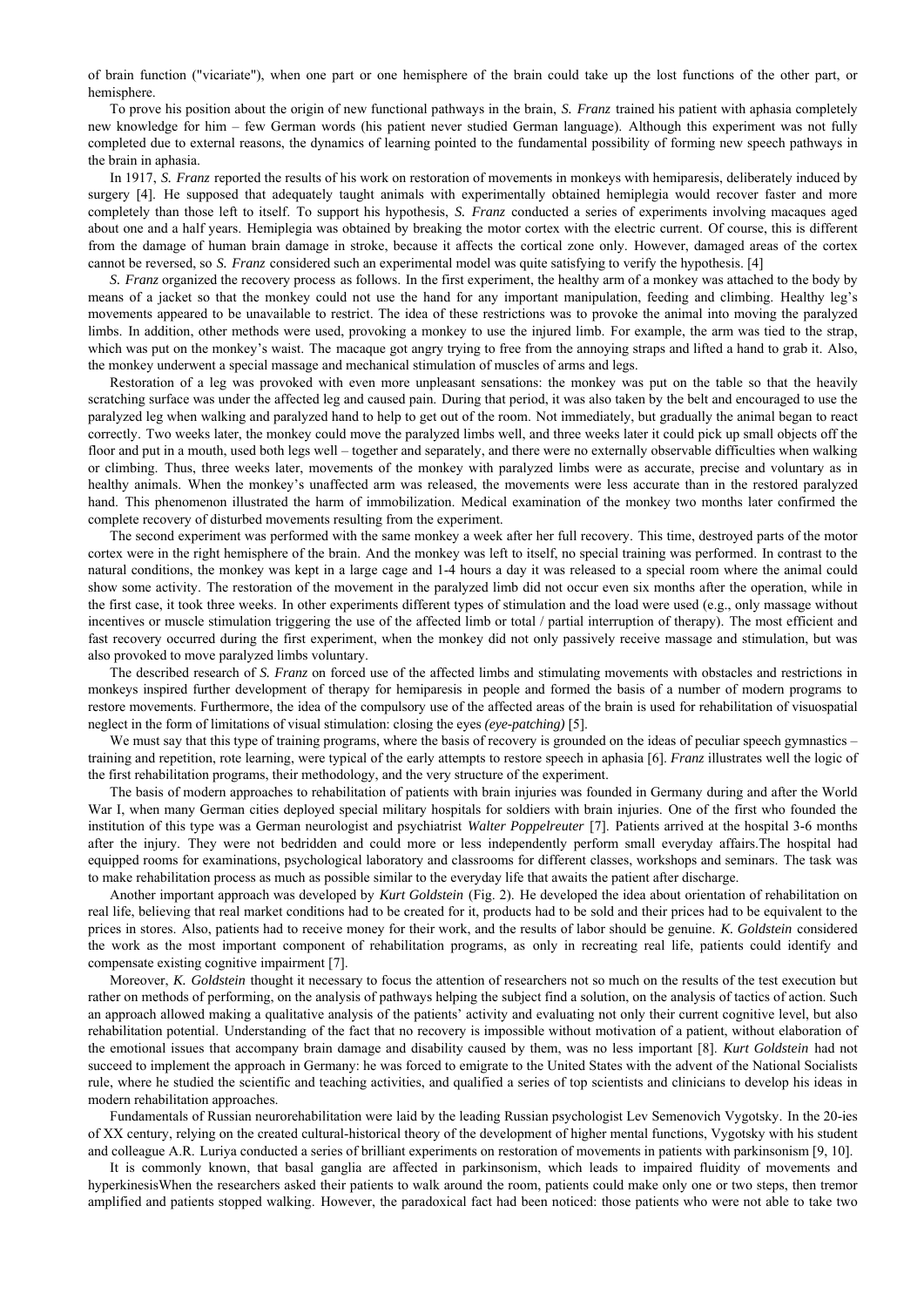steps in a row, walking on level floors, could walk up the stairs well enough at the same time. The authors suggested that when a man was walking up the stairs, he considered each step as a separate motor task, which was more conscious and voluntary against walking on a flat surface. L.S. Vygotsky used a simple method to reorganize the movement on a flat surface. He put pieces of paper onto the floor and asked the patient to step over each of them. There had been a surprising phenomenon. The patient, who could not do more than two or three steps, was able to walk around the room for a long time, stepping over pieces of paper, as if he was walking up the stairs. Compensation of movements disorders was possible on the basis of reorganization and restructuring of mental processes. Authors "expanded" the process of walking and having isolated weak, broken link (involuntary act of walking), with the help of external aid (pieces of paper) replaced it with a retaining element (voluntary act of lifting / stepping over). These experiments illustrate well the characteristics of the organization of higher mental functions and the possibility of restructuring, reorganization by means of so-called

"cognitive prosthesis" [10]. Further development of rehabilitation both abroad and in our country was associated with the tragedy of the Second World War. Without a doubt, the most important figure of this period is the great Soviet scientist and psychologist, Alexander Luriya who received a medical degree and a higher doctorate in medical sciences in the field of neurology and founded neuropsychology (Fig. 3).<br>During the first months of the war, A.R. Luriya was instructed to arrange the rearward rehabilitatio

Kisegach village near Chelyabinsk. Under the direction of A.R. Luriya, the small group of professionals was engaged in the development of diagnostic methods and restoration of disturbed mental functions in various wounded patients with the damage to the nervous system.<br>Continuing to develop the ideas L.S. Vygotsky, A.R. Luriya sought opportunities to reor

restructuring the functional system. One of the perfect and most amazing example of such a research was his book "the Lost and Returned World" (Fig. 4, 5), which described restoration of writing in a patient with a penetrating gunshot wound of the left and right parietal-occipital regions, complicated by inflammation [11].<br>The patient, who had gone off to war after the 3rd year of the Mechanical Institute, lost the ability to read, write, orient in space, keep

many types of information in memory. Rehabilitation failed to restore reading and a visual image, however, A.R. Luria found another way to compensate for a defect: restoration of writing with an aid of motor, kinetic skills, i.e. basing on a preserved "motor" image of the word. It was a long-term work, and the patient learnt to write again, but never was able to read what he'd written. Description of his struggle with the disease became a new meaning of his life and formed the basis of the book inspiring professionals and other patients with brain damages after more than half a century (Fig. 6).<br>Another center of neurorehabilitation during the Second World War was in the United Kingdom. In Edinburgh, the neurologist *Edna* 

*Butfield* and the psychologist *Oliver Zangwill* worked on restoration of speech in patients with aphasia, as well as studying perception and memory disorders [12]. They conducted a comparative study of spontaneous and deliberate restoration of speech in patients enrolled in special rehabilitation classes in order to reveal the effectiveness and necessity of rehabilitation in various types of disorders.<br>Gradually, rehabilitation centers were opened in different countries. The post-war perio

numerous studies in the field of neuropsychology and development of neurorehabilitation programs, primarily for patients with traumatic brain injury and stroke. Specialized neurorehabilitation programs designed by neuropsychologists of the Medical Center of the New York University were

emblematic in this regard [13]. Initially, some of them focused on rehabilitation of certain types of cognitive deficit. Thus, special setting and cycle tasks were developed in order to overcome the left-sided visuospatial neglect. Gradually, it became clear that rehabilitation should focus not only on the recovery of cognitive and motor capabilities, but also on

the behavioral and social interaction of patients with brain damages. The creation of rehabilitation program by the American psychologist *Y. Ben-Yishay* designed for the Israeli military in 1974 who had received brain damages as a result of the Yom Kippur War in 1973 appeared to be an important event which determined the direction of modern neurorehabilitation development in many ways [14]. Following the ideas of his teacher *Kurt Goldstein, Y. Ben-Yishay* developed the method of "therapeutic environment" (Therapeutic *Milieu Concept*), which focused primarily on issues of personal transformation – the key to successful rehabilitation of patients with brain

damages. The key factor in the program of *Y. Ben-Yishay* was the work on interaction in small groups, where patients together with each other, family and clinic staff trained to understand and overcome the existing shortage. Many patients began to realize limitations and their capabilities through this command psychotherapeutic work. Interaction of patients in groups was based not only on the discussion of their emotional or cognitive problems, but also on the joint planning and implementation of various life goals (from cooking to helping organize a wedding for a relative or obtaining a bank loan). And, despite the fact that each of the participants was busy with his own rehabilitation, he could assist the rehabilitation of others, thereby improving his self-esteem and finding new life meaning. At the end of rehabilitation, which had lasted for two years, 14 of the 15 most "bad" patients in terms of behavioral rehabilitation prognosis were able to return to work, to establish family and social life.<br>Back in New York, *Y. Ben-Yishay* modified the program for young patients with brain injuries, and later for other categories of

patients [15]. Programs and approaches developed by *Y. Ben-Yishay*, are referred to programs of a holistic approach to rehabilitation [16, 17]. The

holistic approach is characterized by a combination of individual and group therapy, interchanging restoration of cognitive functions with psychotherapeutic influence. Thus, individual rehabilitation often includes psychotherapy, restoration of cognitive functions and speech. There are classes in the group work, focusing both on cognitive rehabilitation, and on building the skills of social interaction.<br>Another major component of psychotherapeutic rehabilitation of patients suffering from brain

relatives and friends. It is undoubtedly difficult to a patient with a brain damage and related disorders in a family, as relatives are usually scared and want to make sure that everything is done. Moreover, they do not know exactly what they need to do, and the future frightens htem. Relatives are often not ready to fully understand and accept what happened. The important mission of the psychologist working with families is helping realize the changes that occurred in the life of their loved ones and their own lives, in understanding and recognition of the "non-return" to the old life, the need for alteration within the new life script.<br>In recent decades, another direction of neuropsychological rehabilitation has emerged – the work of neuropsychologist wit

in coma, vegetative and minimally conscious states. The main objectives of this stage are the general activation, disinhibition of the patient, finding ways of interaction and restoration of effective contact, reduction of anxiety, depression and other negative emotions associated with the disease, isolation from family and the stress of hospitalization [18].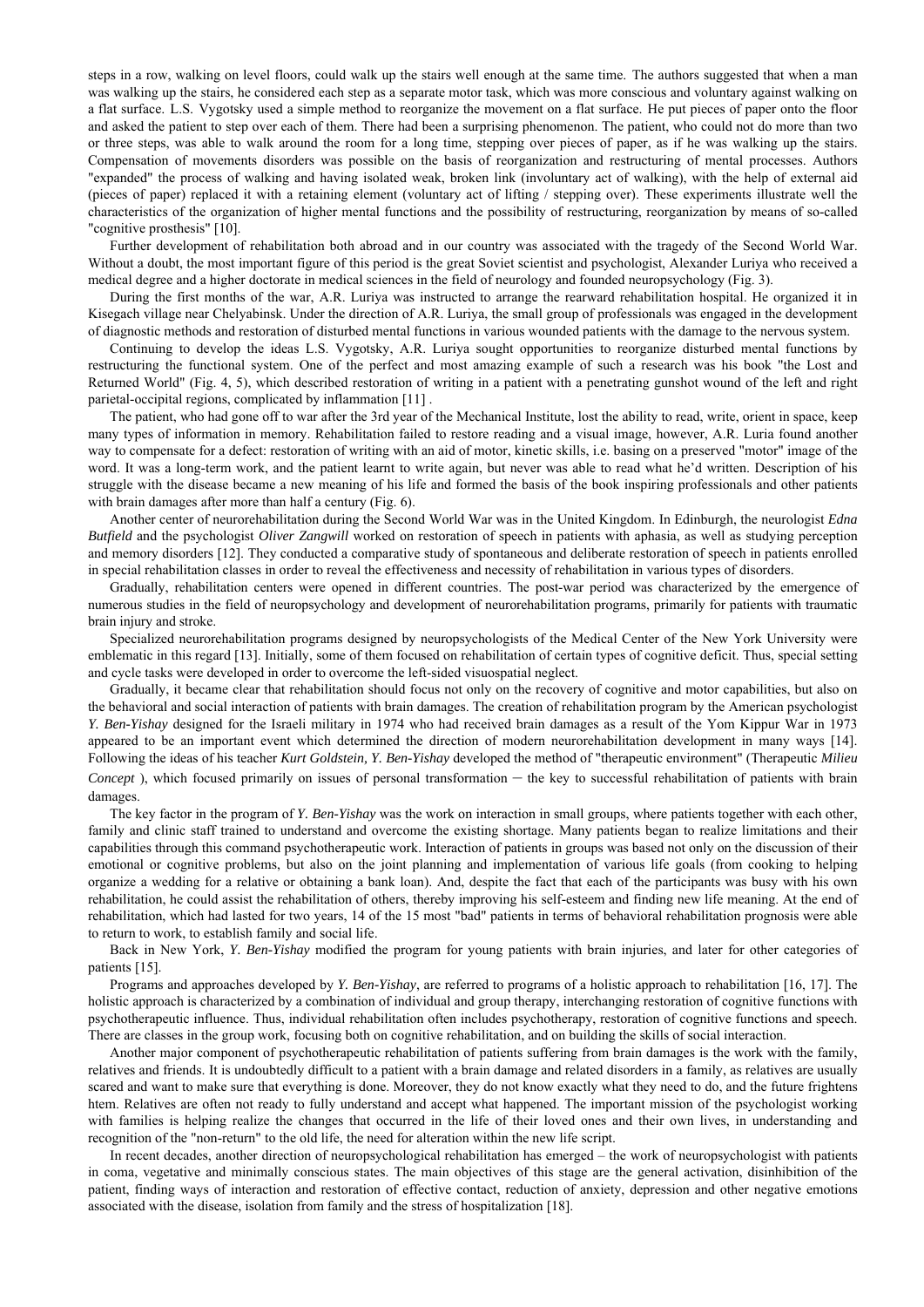Summarizing historical review of the neurorehabilitation development, it should be said that many of the previously developed programs and approaches are used in modern rehabilitation in one form or another. Thus, the teaching of reading in patients with aphasia, as well as in children with disabilities, is based not on the letter-sound analysis, but on using the technique of "global reading." Restoration of movements and actions is initiated in a patient right in the intensive care unit in order to reduce the negative effects of immobilization. The principles of the reorganization of functional mental systems with reliance on external or internal auxiliary aids are the basic methodology of domestic neuropsychological rehabilitation and important technique in foreign rehabilitation. Today, the idea of a comprehensive, holistic approach to a person involving physical, physiological, cognitive and emotional-personal components is the basis of most modern rehabilitation programs. Thus, we observe the continuity of the achievements made in classical studies and experiments in the framework of new approaches. In conclusion, it should be noted that nowadays neuropsychological rehabilitation is a process of bilateral cooperation between the

patient and the staff of the rehabilitation team, family, friends and society in general. It is important that interaction itself is a partnership between all the participants of rehabilitation, where all of them discuss and plan goals, objectives, milestones and expected results collectively [19].



Shepherd Ivory Franz (1920)

Fig. 1. Shepherd Ivory Franz (1874–1933), an American psychologist, a pioneer in the systematic study of the impact of brain injury on the training of animals



Fig. 2. Kurt Goldstein (1878–1965), a German psychiatrist and neurologist, founder of the holistic approach in neurorehabilitation



Fig. 3. Alexander Luriya (1902–1977), the leading Soviet psychologist, founder of the neuropsychology



Fig. 4. A.R. Luriya. Lesson on rehabilitative training with the patient – the co-author of the book



Fig. 5. *The Lost and Returned World* written by A.R. Luriya



Fig. 6. Lines of a patient's diary, which formed the basis of the book *The Lost And Returned World*

## **REFERENCES**

- 1. Berker E. A., Berker A. H., Smith A. Translation of Broca's 1865 report: localization of speech in the third left frontal convolution. *Arch Neurol*. 1986; 43 (10): 1065–1072. 2. Boake C. Stages in the history of neuropsychological rehabilitation. In: B. Wilson ed. *Neuropsychological rehabilitation: Theory and practice.* New York: Taylor & Francis, 2003. 11–21.
- 3. Franz S. I. The reeducation of an aphasic. *J. Philosop Psychol Scient Meth.* 1905; 2 (22): 589–597.
- 4. Ogden R., Franz S.I. On cerebral motor control: The recovery from experimentally produced hemiplegia. *Psychobiology*. 1917; 1(1): 33–49.
- 5. Butter C.M., Kirsch N. Combined and separate effects of eye patching and visual stimulation on unilateral neglect following stroke. *Arch Phys Med Rehabil*. 1992; 73 (12): 1133–1139.
- 6. Howard D., Hatfield F.M. *Aphasia therapy: Historical and contemporary issues.* London: Lawrence Erlbaum Associates, 1987. 192 p.
- 7. Poser U., Kohler J.A., Schonle P.W. Historical Review of Neuropsychological Rehabilitation in Germany. *Neuropsychol Rehabil*. 1996. 6 (4): 257–278.
- 8. Goldstein K. The organism: *A holistic approach to biology derived from pathological data in man.* New York: American Book Company, 1939.
- 9. Vygotsky L.S. The Collected Works of L.S. Vygotsky. Vol. 4: The History of the Development of the Higher Mental Function. New York: Plenum Press. 1997, 294 p. (Russ. Ed. Vygotskiy L.S. Psikhologiya. Moscow: Eksmo-press Publ., 2000. 1008 p. (series Mir psikhologii)).
- 10. Luriya A.R. *The Making of Mild: A Personal Account of Soviet Psychology*. Harvard University Press, 1979. (Russ. Ed. Khomskaya E.D. ed., Luriya A.R. Etapy proydennogo puti: nauchnaya avtobiografiya. 2nd ed. Moscow: MGU Publ., 2001. 192 p.).
- 11. Luriya A.R. The man with a shattered world: The history of a brain wound. Harvard University Press, 1972. (Russ. Ed. Luriya A.R. Poteryannyy i vozvrashchennyy mir (istoriya odnogo raneniya). Moscow: MGU Publ., 1971. 130 p.).
- 12. Zangwill O. L. Psychological Work at the Edinburgh Brain Injuries Unit. *Br Med J.* 1945; 2 (4416): 248–251.
- 13. Diller L., Ben-Yishay Y., Gerstman L.J., et al. *Studies in cognition and rehabilitation in hemiplegia (Rehabilitation monograph No. 50)*. New York: NYU Medical Center, 1974.
- 14. Ben-Yishay Y. Reflections on the evolution of the therapeutic milieu concept. *Neuropsychol Rehabil*. 1996. 6 (4): 327–343.